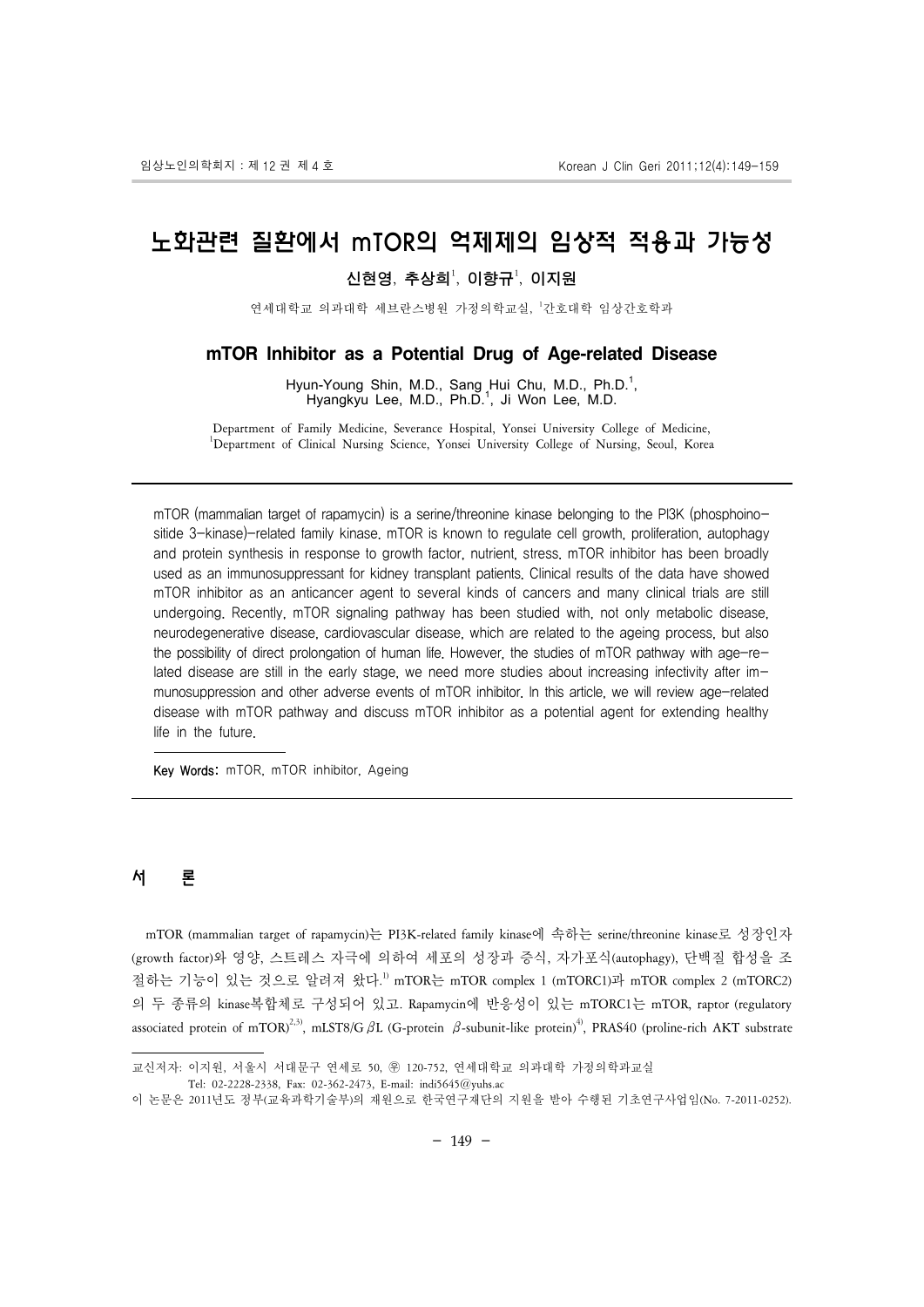40 kDa)5), Deptor (DEP domain TOR-binding protein)6)로 구성되어 전위(translation)의 활성화, 자가포식 억제, 리보솜의 합성과 tRNA를 촉진하는 역할을 한다. 반면, mTORC2는 mTOR, rictor (rapamycin-insensitive companion of mTOR)<sup>7)</sup>, mLST8/G  $\beta$ L, Sin1 (stress activated protein kinase-interacting protein 1<sup>8,9)</sup> and protor (protein binding Rictor)<sup>7,10)</sup>, Deptor<sup>6</sup>로 구성되어 Akt와 SGK (serum/glucocorticoid regulated kinase), PKC (protein kinase C)의 인산화 및 세포골격 재구성(cytoskeletal reorganization)과 세포수명에 관여하는 것으로 알려져 있고, rapamycin 에는 반응성이 없지만11) 만성적으로 rapamycin을 투여할 경우에는 mTORC2 역시 억제되는 것으로 알려져 있다(Figure 1).12,13)

 Sirolimus (rapamycin)14,15)와 everolimus16)로 대표되는mTOR억제제는 고전적으로 세포의 분열 과정에서 G1-S 시기로의 전환을 억제하고, IL-2 매개성 T세포 증식 및 활성화를 차단하여 면역억제 작용을 나타냄으로써 장기이식이나 자가면역질환에 사용되어 왔다. mTOR억제제는 이식편 기능을 향상시킬 뿐 아니라, 이식 후 증가하는 암발생에 대한 항종양 효과의 장점으로 그 동안 주목받아 왔다. 즉, 세포분열 촉진으로 인한 세포 의 성장과 증식, FOXO3 (subclass O of forkhead transcription factors 3)17,18)의 억제를 통한 세포수명의 증가,



**Figure 1.** The mTOR signaling pathway. mTOR regulates many cellular activities through two distinct complexes; mTORC1 and mTORC2. mTORC1 is inhibited by the rapamycin-FKBP12 complex. mTORC2 is usually insensitive to rapamycin, but prolonged treatment decreases the mTORC2 activity in some cells. Arrows and bars represent activation and inhibition, respectively $13$ ).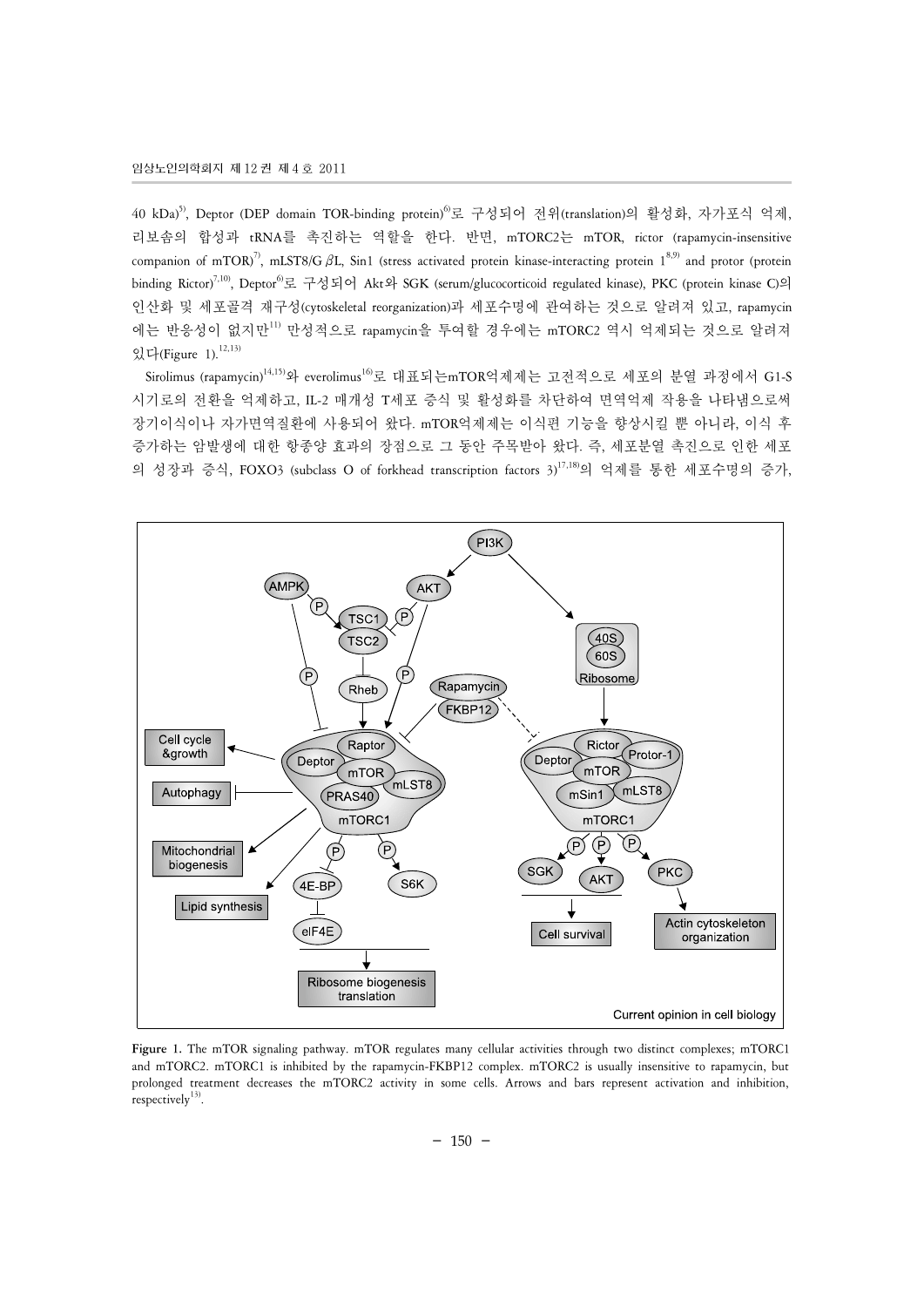대사 및 신생혈관형성19,20)을 통하여 암이 유발 될 수 있는데, 이와 반대로 mTOR 억제제는 세포 분열시기의 제한, 혈관 생성 억제, IL-10 생산을 감소시키고 종양 세포의 Jak/STATs (Janus kinase/Signal Transducer and Activator of Transcription) 활성도 및 PI3K (Phosphatidylinositol 3-kinase)/Akt/mTOR21)를 억제하는 과정을 통해 항암효과를 나타낼 수 있다.

 최근에는 mTOR 기전이 항암효과 뿐 아니라 지질대사를 비롯하여 당뇨, 신경퇴행성 질환, 심혈관 질환과 같은 노화관련 질병에 관여할 가능성이 있는 것으로 제시되고 있다. 22) 이에 저자는 현재까지 진행된 mTOR 기전과 연관된 노화관련 질병을 요약하고, 향후 노화관련 질병을 극복할 치료제로써의 mTOR 억제제의 잠재적 가능성에 대해 알아보고자 한다.

# 본 론

#### 1. 암(Cancer)

 Sirolimus는 초기 항암제로 개발되었으나, mTORC1의 부분적인 억제로 인한 항암효과의 제한성 때문에 항암제로써는 개발이 중단되고, 대신 항암효과를 가진 면억억제제로 널리 사용되어왔다. 이외에도 다양한 Rapamycin 유사체인 mTOR 억제제가 여러 암 치료 관련 임상실험 중에 있으며, 일부는 FDA에 승인 후 실제 임상에 사용되고 있다. 암치료의 근거 기전은 PI3K/Akt/mTOR pathway의 억제 및 mTOR의 HIF (hypoxia induced factor)와 VEGF (vascular endothelial growth factor)의 발현을 통한 신생혈관형성 억제를 들 수 있지만, mTOR 억제제의 항암효과는 세포독성(cytotoxic) 반응이 아닌 세포증식억제(cytostatic) 반응이라는 제한점이 있다. 최근 이를 극복하기 위해 dual PI3K/mTOR inhibitors<sup>23)</sup> 등이 새롭게 개발되고 있어 향후 mTOR 억제제가 항암제 개발에 큰 역할을 할 것으로 기대된다. 24)

 1) 전이성 신장암(Metastatic renal cell carcinoma): mTOR 억제제 중 주사제인 Temsirolimus (Torisel)는 전이성 신장암의 1차 치료제로 2007년 FDA의 승인을 받았고<sup>24,25)</sup>, EMEA (Europe, the Middle East and Africa)로 부터 예후가 불량한 전이성 신장암 환자의 1차 치료제로 그 적응증을 받았다.<sup>26)</sup> 신장암 2차 치료제로써의 Temsirolimus의 임상효능 및 안전성은 아직 불명확하며<sup>27-30</sup>, 현재 추가적인 3상 연구가 진행 중이다.<sup>31)</sup> 경구제 제인 Everolimus (Afinitor)는 2009년 FDA로부터 sunitinib 또는 sorafenib 치료에 실패한 신장암 환자에게 승인을 받았고32,33), 현재 전이성 신장암의 VEGF-TKI-targeted therapy후의 2차 치료제로 실제 임상에서 사용되고 있 다. 34)

 2) 유방암 및 기타 고형암(Breast cancer and other solid tumors): 현재 유방암 환자를 대상으로 mTOR 억제제인 everolimus, temsirolimus, ridaforolimus35) 세 가지 약제가 임상시험 중에 있다. 1상, 2상 임상시 험을 통해 neoadjuvant와 전이성 암에서 호르몬 제제 또는 항암 치료와 mTOR 억제제를 병용했을 때 효과 및 안정성이 입증 되어<sup>3641)</sup> 현재 everolimus와 항암제 병용 투여 3상 임상시험이 진행 중에 있으며<sup>42</sup>, 향후 mTOR의 직접적인 억제에 효과가 큰 환자의 선별조건을 알아내고 mTOR 억제제와 병용할 때 항암효과를 극대화 할 수 있는 항암제의 선별연구가 진행될 것으로 기대된다.<sup>43)</sup> 이 밖에도 폐암<sup>44)</sup>, 위암<sup>45,46)</sup>, 방광암<sup>46,47</sup>, 저립선암 $^{49}$ , 나소암 $^{49}$ , 자궁경부암 $^{50}$  같은 고형암을 대상으로 mTOR 억제제에 대한 다양한 연구가 진행되고 있다.

 3) 혈액암(Hematologic malignancy): 림프종, 백혈병, 골수형성이상증후군(myelodysplastic syndrome), 다발성 골수종 등 다양한 혈액암에서 mTOR signaling관련 연구가 진행되어 왔지만 $^{51-53)}$  mTOR 억제제는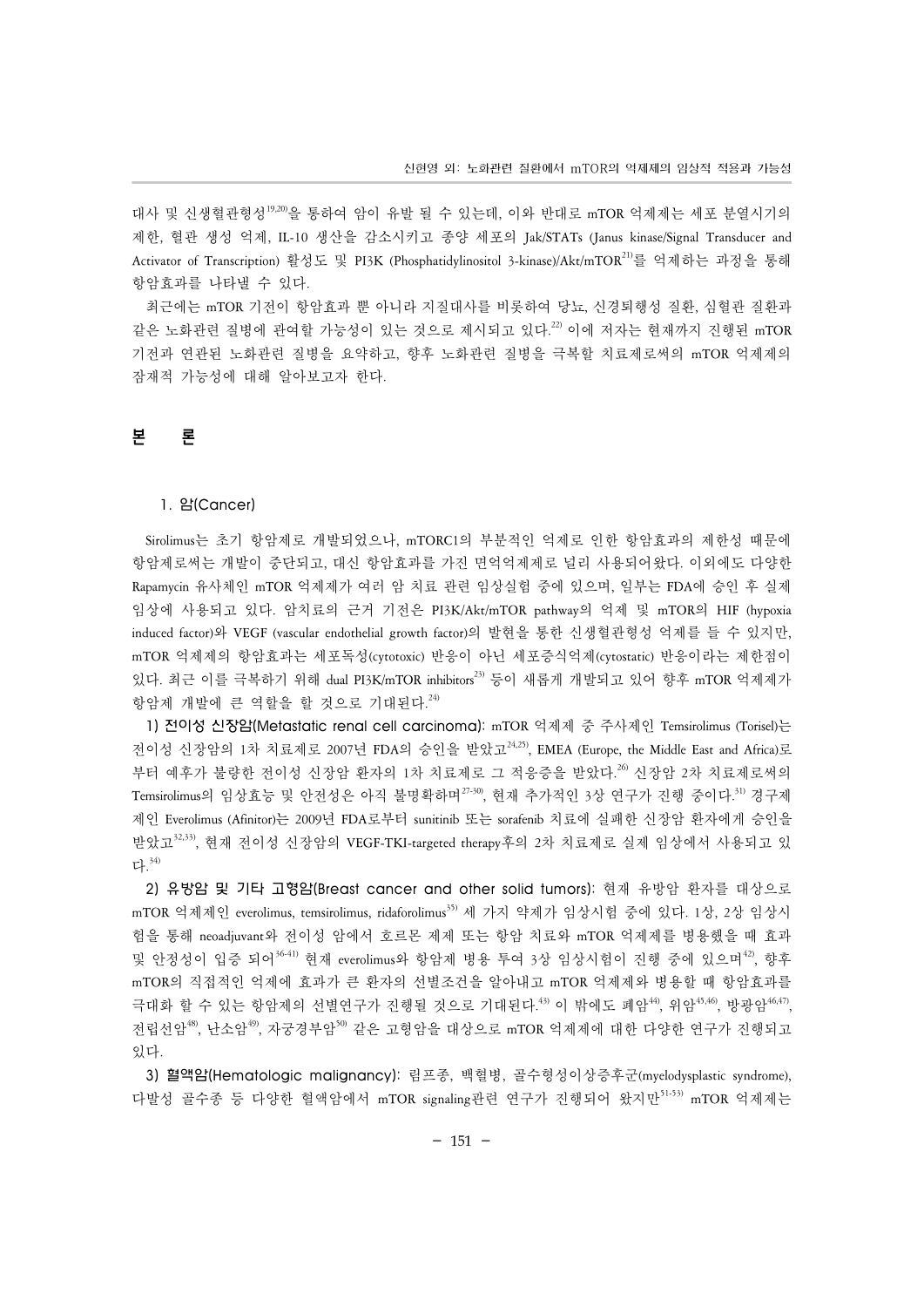mTOR 조절의 상위기전인 PI3K/Akt pathway의 활성화를 차단하지 못하여 mTOR 억제제의 저항성이 발생하 는 한계를 보여왔다. 이에 최근 PI3K와 mTOR를 이중 억제하는 mTOR kinase inhibitors<sup>54)</sup> (PI-103<sup>55,56</sup>, NYPBEZ235<sup>57)</sup>를 개발하여 혈액암에서 1상 임상시험이 진행되고 있다.<sup>58)</sup>

#### 2. 신경퇴행성질환(Neurodegenerative disease)

신경세포(neuron)에서 mTOR는 axon의 성장과 dendrites의 형성으로 시냅스 연결에 도움을 준다.<sup>59)</sup> mTORC1 은 시냅스 가소성(synaptic plasticity)을 조절하여 학습과 기억력에 영향을 미치는데<sup>60,61)</sup>, mTOR 신호가 증가하 면 기억 저장 능력의 저하를 가져오고, rapamycin의 투여가 이를 교정해 줄 수 있을 것으로 기대된다.<sup>62</sup> mTOR와 신경퇴행성 질환의 관련성은 rapamycin이 자가포식 기능이 있어 이상 단백 축적으로 인한 봉입체  $($ inclusion body) 형성을 억제할 수 있고 $^{(3)}$ , 다양한 신경퇴행성 질환들이 mTOR 신호에 조절 이상을 보이므로, rapamycin 투여가 이를 회복시킬 수 있다는 가능성에 근거한다. In vitro와 in vivo의 다양한 실험들에서 rapamycin 및 유사체 약물들이 Alzheimer's disease<sup>64-66</sup>, Parkinson's disease<sup>67,68)</sup>, Huntington's disease<sup>69-71)</sup>에서 긍정 적인 결과를 보이고 있으며, 향후 신경퇴행성 질환의 치료약물로써 개발의 가능성을 보여주고 있다. 72)

#### 3. 허혈성 심질환(Ischemic cardiac disease)

 허혈성 질환에서 mTOR 관련 기전은 아직까지 명확하지 않다. 73) 일부 연구에서 rapamycin을 투여 할 경우 허혈성 재관류 손상(Ischemic/Reperfusion inury)의 보호 효과가 관찰되었고, mTOR가 허혈성 전처치(ischemic preconditioning)에 관련 있음을 보고하였으나<sup>74,75</sup>, 오히려 rapamycin 투여가 허혈성 전처치의 효과를 감소시킨 다는 반대의 연구도 있었다.<sup>76,77)</sup> mTOR가 억제제의 Akt-mTOR signaling은 심근의 자가포식작용을 활성화하 여 허혈성 심질환, 심부전을 줄일 수 있다는 주장<sup>78</sup>과 함께 일부 연구에서는 오히려 mTOR 활성화가 신생혈 관형성을 유도하여 경색의 크기를 감소시키는데 긍정적 영향을 주는 것으로 보고되고 있어<sup>79-81)</sup> mTOR의 활성과 억제 중 어느 것이 허혈성 질환에 좋은 영향을 미치는 지에 대한 결론은 향후 연구가 더 필요할 것으로 사료된다. 82)

#### 4. 지질 대사(Lipid metabolism)

 최근 mTOR signaling은 지질대사의 동화작용(anabolic pathway)83)과 이화작용(catabolic pathway)의 중심 기전 으로 주목 받고 있다. 식사 후 mTOR는 활성화되어 지방형성(lipogenesis)을 유도하고, 금식을 할 경우 mTOR 의 활성화가 억제되지만<sup>84</sup>, 만성적으로 과식상태가 유지되면 mTOR의 과도한 활성으로 비만, 인슐린 저항 성 등의 대사작용의 이상을 초래하게 된다.<sup>85)</sup> 지질대사의 동화작용에서 mTOR는 전사인자(transcript factor)인 SREBP (Sterol Regulatory Element Binding Protein)<sup>86</sup>, PPAR γ (Peroxisome Proliferator-Activated Receptor-gamma, an adipocyte specific nuclear receptor)<sup>87)</sup>, C/EBP (CCAAT-enhancer-binding proteins)<sup>88)</sup>, S6K1 (S6 Kinase 1)<sup>89)</sup>에 작용하여 Acetyl CoA에서 유리 지방산을 합성하고, 이후 mTORC1는 lipin 1<sup>90</sup>의 인산화를 통해 유리 지방산의 에스테르 화 과정과 이를 억제하는 mTOR2와의<sup>91)</sup> 항상성을 유지하며 중성지방(triglyceride)을 합성하게 한다. 또한 rapamycin을 투여하여 중성지방에서 유리지방산으로, 유리지방산에서 Acetyl CoA로의 지방분해(lipolysis)<sup>92</sup>와  $β$ -oxidation<sup>93)</sup>이 유도됨이 일부 연구에서 확인되었다..

#### 5. 비만(Obesity)

mTOR는 중추기관에서는 시상하부의 식욕 조절에 관여하고<sup>94</sup>, 말초기관에서는 근육의 산화적 대사 (oxidative metabolism), 백색 지방 조직의 분화, 인슐린 분비와 관련이 있는 것으로 알려져 왔다. PI3K/Akt/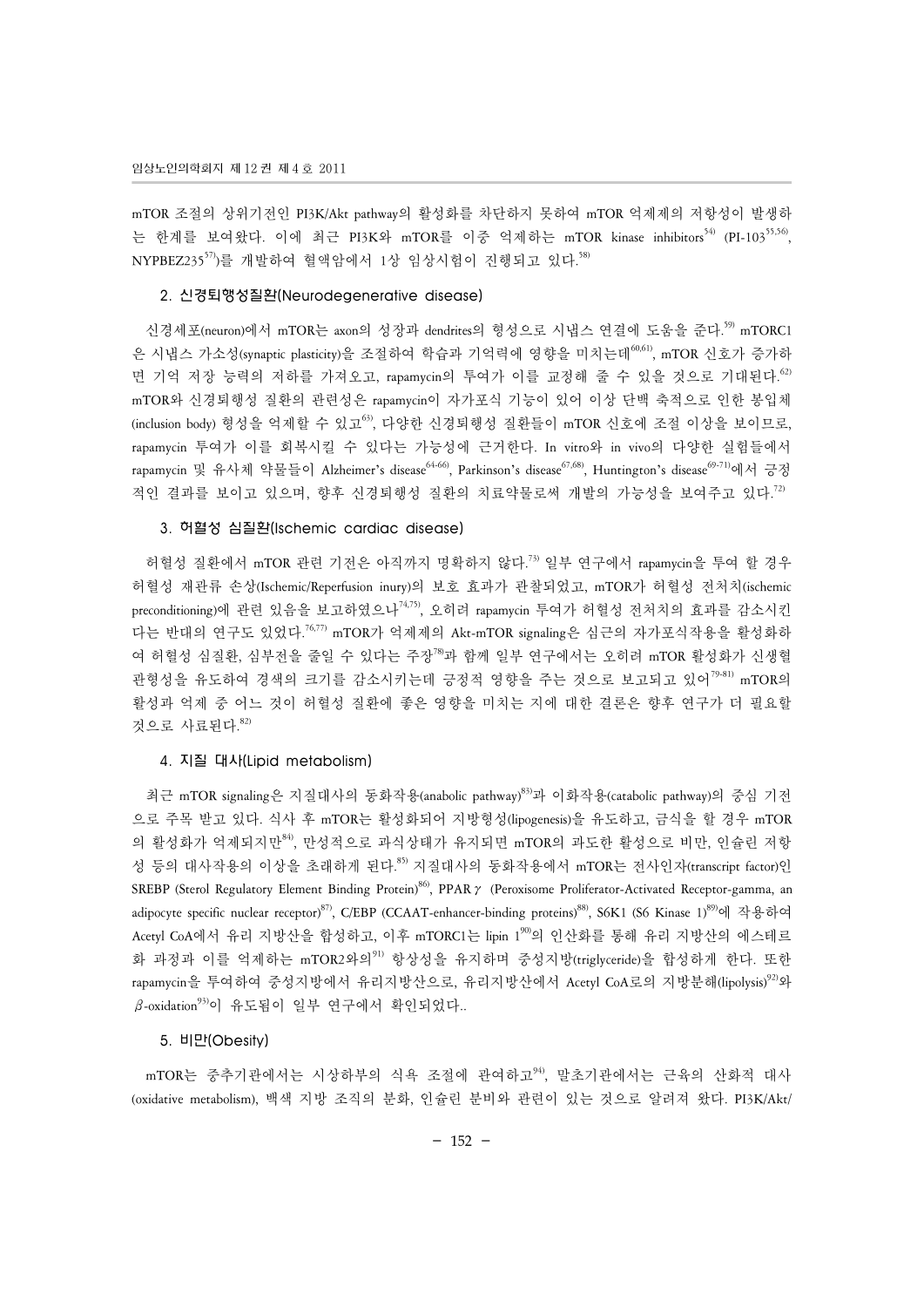mTOR의 하위 표적 유전자(downstream target gene)인 S6K1이 인산화 될 경우 leptin으로 인한 식욕억제가 발생 하고, rapamycin을 투여할 경우 leptin의 식욕억제 신호는 차단되게 된다.<sup>94)</sup> 또한 TORC1는 leptin의 positive regulator로 leptin의 합성에도 관여하는 것으로 알려져 있다.<sup>95,96)</sup> Lee의 in vitro 연구에 의하면 TORC1가 백색 지방세포의 분화와 유지에 필수적이며, 지방의 분화와 항상성을 유지하는데 중요한 SREBP1과 PPARr를 발 현하는데 mTOR1의 활성이 필요함을 보여주었다.<sup>96)</sup> 쥐를 대상으로 한 연구에서 mTORC1의 신호가 지방합 성을 증진시키고, 지방분해를 억제하여 지방증(adiposity)을 증가시켰고<sup>97,98)</sup>, Um의 연구에서 mTORC1의 과활 성화로 인해 백색지방세포의 증식이 일어나고 인슐린 저항성이 발생하는 것으로 보아<sup>99)</sup> mTORC1의 활성이 대사항상성 및 비만에 중요한 역할을 한다는 것을 짐작할 수 있었다. 100,101) 과포화 영양상태에서 급성치료제 로 rapamycin을 사용한 경우 인슐린 저항성을 예방하는 것으로 알려져 비만의 치료약제로 기대되었지만, 만성적으로 rapamycin을 투여한 경우 지방증은 감소하지만, 오히려 인슐린 저항성과 고지혈증이 발생하여, 향후 mTOR 억제제 사용기간과 비만관련 메커니즘 연구가 더 필요할 것으로 사료된다.<sup>102,103)</sup>

#### 6. 제2형 당뇨(Type 2 diabetes)

mTORC1는 β-cell mass의 positive regulator이며, β-cell의 증식과 인슐린 합성, 분비를 유도한다.<sup>101,104)</sup> 몇몇 In vivo에서는, mTOR의 활성화가 β-cell mass를 증가 및 내당력(glucose tolerance)를 향상시키고<sup>105-108)</sup>, rapamycin 투여가 오히려 β-cell의 증식과 세포자멸(apoptosis)을 억제하고 인슐린분비를 억제하여 고혈당을 악화시켰지 만109-111), 반대로 일부 연구에서는 β-cell내에서 mTORC1가 만성적으로 활성화되었을 경우, 혈당의 항상성이 유지되는 상반된 결과를 보였다.<sup>105)</sup> 또한 mTORC1 뿐만 아니라 Anil의 연구에 의하면<sup>112)</sup> Rictor-ablation한 쥐에 서 인슐린 저항성과 지질대사 개선의 효과를 보여, mTORC2도 대사질환에 있어 중요한 역할을 함을 알 수 있었다. Metformin은 mTORC1을 강하게 억제하는 것으로 알려져 있지만113,114), 아직까지 metformin과 mTORC1의 상호작용이 항당뇨과 효과를 나타낸다는 명확한 근거가 부족한 상태이다. mTOR억제제는 당뇨 치료제로서 가능성은 충분하지만, 여전히 논란이 많은 상태로 앞으로 추가적인 연구들이 진행되어야 할 것이다.

#### 7. 노화(Ageing)

최근 연구에서 mTOR 신호의 억제가 yeast<sup>115)</sup>, C. elegans<sup>116)</sup>, Drosophila<sup>117)</sup>에서 수명에 영향을 주는 것으로 발표되었다. 쥐를 대상으로 한 연구에서는 mTORC1의 활성 감소가 생명연장을 가져왔으며<sup>118</sup>, S6K1를 결손 (deletion)시킨 쥐에서도 칼로리 제한(caloric restriction)때와 유사하게 수명연장 및 age related pathology로의 진 행이 감소하였다. 119) Harrison의 연구에서 노화된 조혈줄기세포(hematopoietic stem cell)를 대상으로 rapamycin 을 투여 후 줄기세포의 재생능력이 향상되어 노화의 진행을 더디게 하였음을 확인하다. 120) 하지만 아직까지 어떻게 mTOR 신호가 노화를 억제할 수 있는지에 대한 정확한 기전은 밝혀지지 않았다. 현재까지는 mTOR 억제로 인한 자가포식력의 증진 $^{121}$ , 수명과 관련된 유전자의 활성화, 전위억제 $^{122}$ , 활성 산소종(reactive oxygen species) 생산의 감소가 수명과 연관되어있을 것으로 추측하고 있다.

## 결 론

 mTOR 억제제는 현재 면역억제의 역할 때문에 신이식을 받은 환자들에게 널리 사용되고 있으며 일부 암에서 항암작용이 증명되어 항암제로 사용되거나 암 관련 새로운 임상시험이 널리 진행되고 있다. 최근에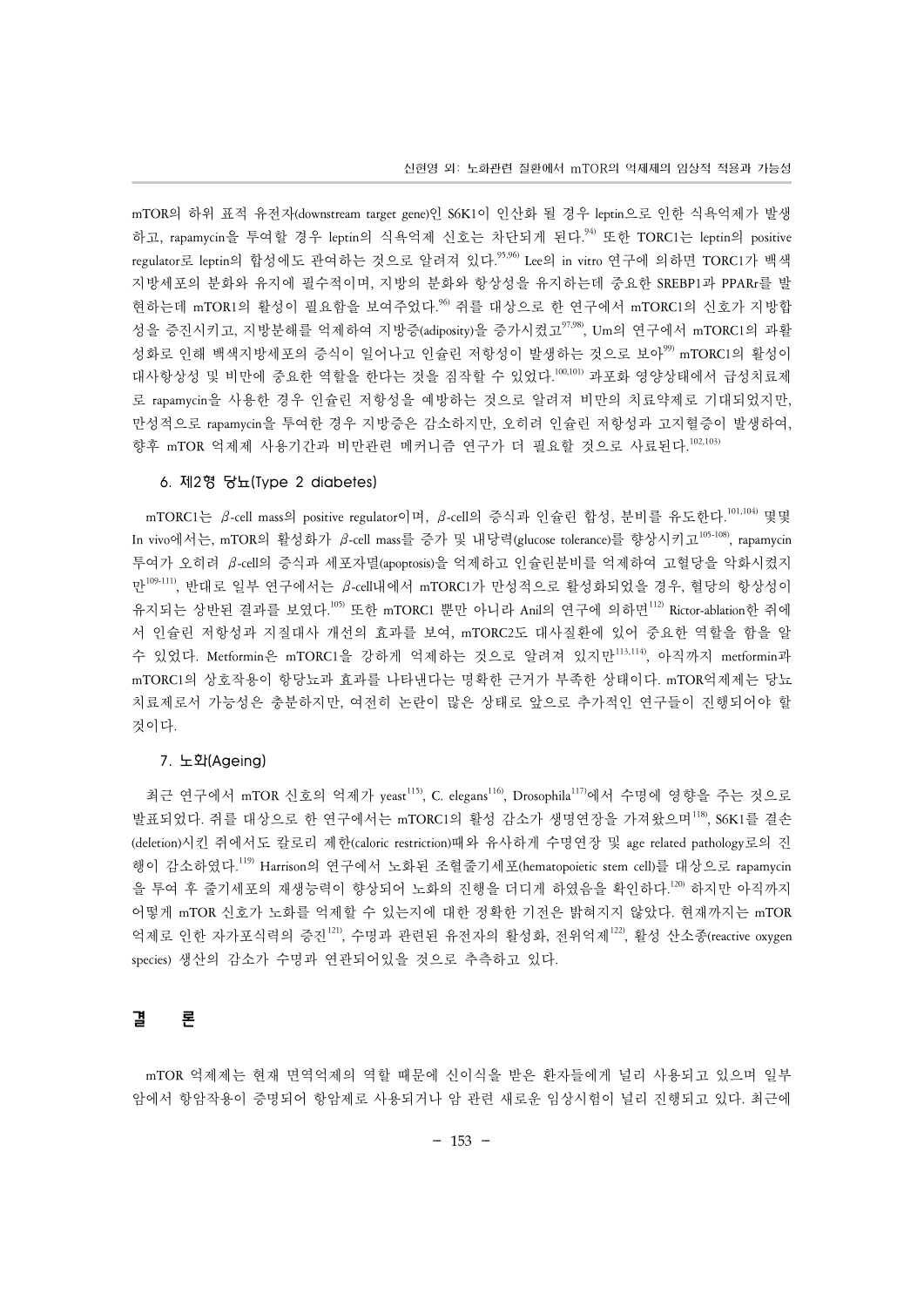는 mTOR기전과 관련한 노화 방지 가능성에 대해 많은 연구들이 진행되고 있다. 비만과 당뇨병을 포함한 대사질환, 허혈성 심질환, 신경퇴행성 질환 관련 연구 뿐 아니라, 직접적인 수명연장의 가능성을 제시하는 여러 연구들이 진행되어 왔다. 하지만 mTOR 메커니즘 연구는 아직 기초 단계에 머물러 있으며, 일관된 결과를 보이지 못하고 있는 실정으로 mTORC1의 하위표적(downstream target)을 구체화하고 mTORC2의 정확 한 역할과 기능을 규명하는 연구가 더 필요할 것으로 사료된다. 또한 과도한 면역억제 관련 감염의 증가 및 mTOR 억제제와 관련된 부작용을 규명하는 연구들이 필요할 것이다. 이들 연구는 향후 mTOR 억제제가 인간의 건강한 수명연장을 위해 어떠한 도움과 역할을 할 수 있을지 구체적으로 밝히는 데 도움을 줄 것으 로 기대한다.

### 참고문헌

- 1. Fingar DC, Blenis J. Target of rapamycin (TOR): an integrator of nutrient and growth factor signals and coordinator of cell growth and cell cycle progression. Oncogene 2004;23:3151-71.
- 2. Kim DH, Sarbassov DD, Ali SM, King JE, Latek RR, Erdjument-Bromage H, et al. mTOR interacts with raptor to form a nutrientsensitive complex that signals to the cell growth machinery. Cell 2002;110:163-75.
- 3. Hara K, Maruki Y, Long X, Yoshino K, Oshiro N, Hidayat S, et al. Raptor, a binding partner of target of rapamycin (TOR), mediates TOR action. Cell 2002;110:177-89.
- 4. Kim DH, Sarbassov DD, Ali SM, Latek RR, Guntur KV, Erdjument-Bromage H, et al. GbetaL, a positive regulator of the rapamycin sensitivepathway required for the nutrient-sensitive interaction between raptor and mTOR. Mol Cell 2003;11:895-904.
- 5. Oshiro N, Takahashi R, Yoshino K, Tanimura K, Nakashima A, Eguchi S, et al. The proline-rich Akt substrate of 40 kDa (PRAS40) is a physiological substrate of mammalian target of rapamycin complex 1. J Biol Chem 2007;282:20329-39.
- 6. Peterson TR, Laplante M, Thoreen C, Sancak Y, Kang SA, Kuehl WM, et al. DEPTOR is an mTOR inhibitor frequently overexpressed in multiple myeloma cells and required for the survival. Cell 2009;137:873-86.
- 7. Sarbassov DD, Ali SM, Kim DH, Guertin DA, Latek RR, Erdjument-Bromage H, et al. Rictor, a novel binding partner of mTOR, defines a rapamycin-insensitive and raptor-independent pathway that regulates the cytoskeleton. Curr Biol 2004;14: 1296-302.
- 8. Yang Q, Inoki K, Ikenoue T, Guan KL. Identification of Sin1 as an essential TORC2 component required for complex formation and kinase activity. Genes Dev 2006;20:2820-32.
- 9. Frias MA, Thoreen CC, Jaffe JD, Schroder W, Sculley T, Carr SA, et al. mSin1 is necessary for Akt/PKB phosphorylation, and its isoforms define three distinct mTORC2s. Curr Biol 2006;16:1865-70.
- 10. Pearce LR, Huang X, Boudeau J, Pawlowski R, Wullschleger S, Deak M, et al. Identification of Protor as a novel Rictor-binding component of mTOR complex-2. Biochem J 2007;405:513-22.
- 11. Jacinto E, Loewith R, Schmidt A, Lin S, Ruegg MA, Hall A, et al. Mammalian TOR complex 2 controls the actin cytoskeleton and is rapamycin insensitive. Nat Cell Biol 2004;6:1122-8.
- 12. Sarbassov DD, Ali SM, Sengupta S, Sheen JH, Hsu PP, Bagley AF, et al. Prolonged rapamycin treatment inhibits mTORC2 assembly and Akt/PKB. Mol Cell 2006;22:159-68.
- 13. Araki K, Ellebedy AH, Ahmed R. TOR in the immune system. Curr Opin Cell Biol 2011;23:707-15.
- 14. Satllone G, Infante B, Schena A, Battaglia M, Ditonno P, Loverre A, et al. Rapamycin for treatment of chronic allograft nephropathy in Renal transplant patients J Am Soc Nephrol 2005;16:3755-62.
- 15. Diekmann F, Budde K, Oppenheimer F, Fritsche L, Neumayer HH, Campistol JM. Predictors of success in conversion from calcineurin inhibitor to sirolimus in chronic allograft dysfuncion. Am J Transplant 2004;4:1869-75.
- 16. Eisen HJ, Tuzcu EM, Dorent R, Kobashigawa J, Macini D, Hannah A, et al. Everolimus for the prevention of allograft rejection and vasculopahty in cardiac transplant recipients. N ENGL J MED 2003;349:847-58.
- 17. Myatt SS, Lam EW. The emerging roles of forkhead box (Fox) proteins in cancer. Nat Rev Cancer 2007;7:847-59.
- 18. Weidinger C, Krause K, Klagge A, Karger S, Fuhrer D. Forkhead box-O transcription factors: critical conductors of cancer's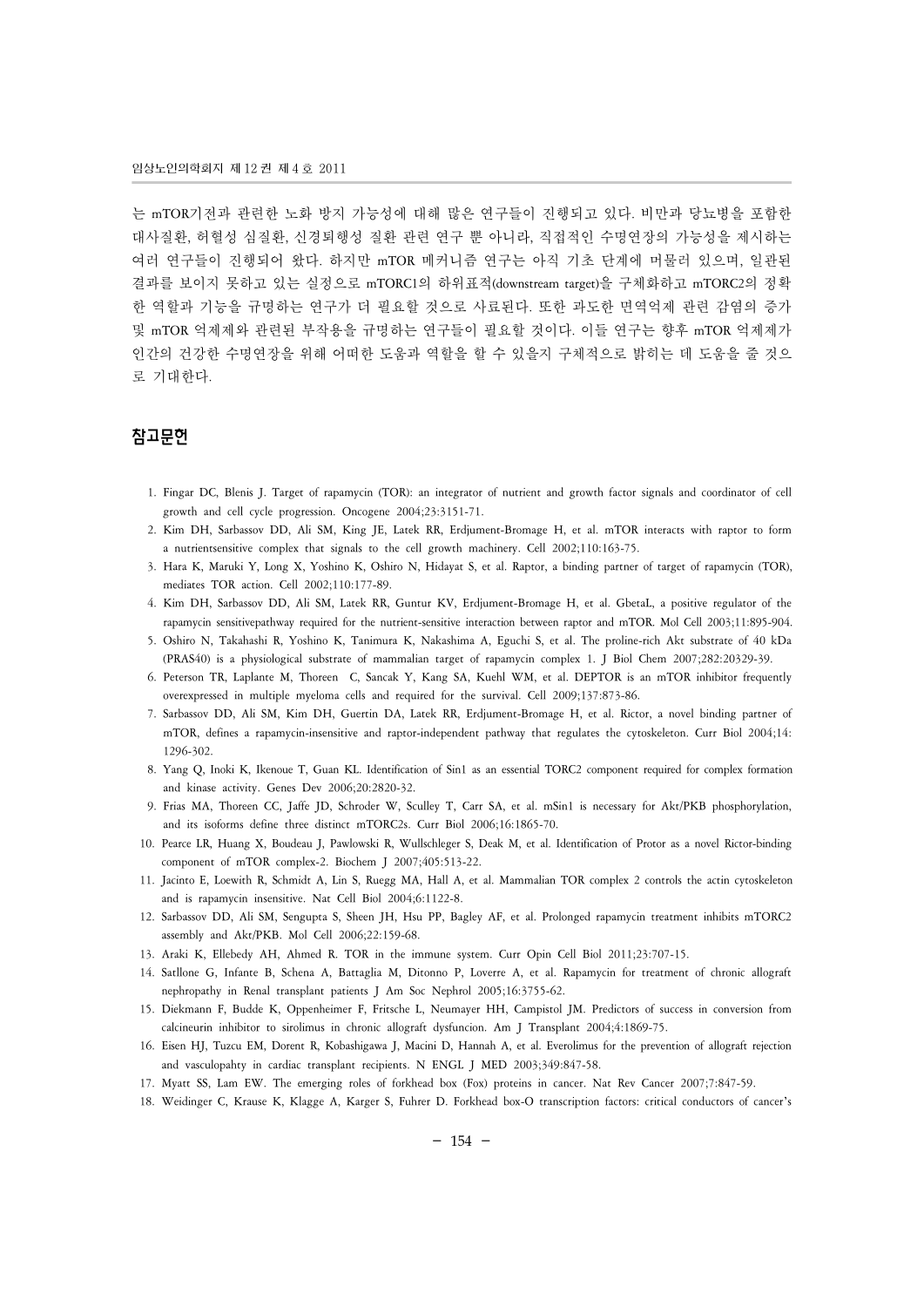fate. Endocr Relat Cancer 2008;15:917-29.

- 19. Jung CH, Ro SH, Cao J, Otto NM, Kim DH. mTOR regulation of autophagy. FEBS Lett 2010;584:1287-95.
- 20. Wullschleger S, Loewith R, Hall MN. TOR signaling in growth and metabolism. Cell 2006;124:471-84.
- 21. Bartlett JM. Biomarkers and Patient Selection for PI3K/Akt/mTOR Targeted Therapies: Current Status and Future Directions Clin Breast Cancer 2010;10:S86-S95.
- 22. Soliman GA. The integral role of mTOR in lipid metabolism. Cell Cycle 2011;10:861-2.
- 23. Mazzoletti M, Bortolin F, Brunelli L, Pastorelli R, Di Giandomenico S, Erba E, et al. Combination of PI3K/mTOR inhibitors: antitumor activity and molecular correlates. Cancer Res 2011;71:4573-84.
- 24. Garcia-Echeverria C. Blocking the mTOR pathway: a drug discovery perspective. Biochem Soc Trans 2011;39:451-5.
- 25. Kwitkowski VE, Prowell TM, Ibrahim A, Farrell AT, Justice R, Mitchell SS, et al. FDA approval summary: temsirolimus as treatment for advanced renal cell carcinoma. Oncologist 2010;15:428-35.
- 26. Torisel EMEA label.
- 27. Bojanapally PR, Graham S, Rustine, Sacris LA, Dutcher JP. Temsirolimus for advanced renal cell carcinoma (RCC): compassionate versus commercial use. J Clin Oncol 2008:26 [suppl; abstr 16139].
- 28. Schmidinger M, Vogl UM, Lamm W, Bojic M, Bojic A, Zielinski CC. Temsirolimus in heavily pre-treated patients with metastatic renal cell carcinoma: preliminary results from the Austrian Compassionate Use Program. J Clin Oncol 2008:26 [suppl; abstr 16125].
- 29. Gerullis H, Bergmann L, Maute L, Ecke TH, Eimer C, Bagner JW, et al. Feasibility of sequential use of sunitinib and temsirolimus in advanced renal cell carcinoma. Med Oncol 2010;27:373-8.
- 30. MacKenzie MJ, Rini BI, Elson P, Schwandt A, Wood L, Trinkhaus M, et al. Temsirolimus in VEGF refractory metastatic renal cell carcinoma. Ann Oncol 2010;1 [Epub ahead of print].
- 31. Bevacizumab, sorafenib, and temsirolimus in treating patients with metastatic kidney cancer. NCT00378703. ClinicalTrials.gov Web site. Available from: http://www.clinicaltrials.gov [accessed 25.11.10].
- 32. Afinitor FDA label.
- 33. Motzer RJ, Escudier B, Oudard S, Hutson TE, Porta C, Bracarda S, et al. Efficacy of everolimus in advanced renal cell carcinoma: a double-blind, randomised, placebo-controlled phase III trial. Lancet 2008;372:449-56 (RECORD-1).
- 34. Zustovich F, Lombardi G, Nicoletto O, Pastorelli D. Second-line therapy for refractory renal-cell carcinoma Oncology/Hematology 2011, Sep 21. (Epub ahead of print).
- 35. Sessa C, Tosi D, Viganò L, Albanell J, Hess D, Maur M, et al. Phase Ib study of weekly mammalian target of rapamycin inhibitor ridaforolimus (AP23573; MK-8669) with weekly paclitaxel. Ann Oncol 2010;21:1315-22.
- 36. Yardley D, Seiler M, Ray-Coquard I, Melichar B, Hart L, Dieras V, et al. Ridaforolimus (AP23573; MK-8669) in combination with trastuzumab for patients with HER2-positive trastuzumab-refractory metastatic breast cancer: a multicenter Phase 2 clinical trial. Cancer Research: 2009;69. issue 24. Supplement 3 doi:10.1158/0008-5472.SABCS-09-3091.
- 37. Dancey JE, Monzon J. Ridaforolimus: a promising drug in the treatment of soft-tissue sarcoma and other malignancies. Future Oncol 2011;7:827-39.
- 38. Baselga J, Semiglazov V, van Dam P, Manikhas A, Bellet M, Mayordomo J, et al. Phase II randomized study of neoadjuvant everolimus plus letrozole compared with placebo plus letrozole in patients with estrogen receptor-positive breast cancer. J Clin Oncol 2009;27:2630-7.
- 39. Ellard SL, Clemons M, Gelmon KA, Norris B, Kennecke H, Chia S, et al. Randomized Phase II study comparing two schedules of everolimus in patients with recurrent/metastatic breast cancer: NCIC Clinical Trials Group IND.163. J Clin Oncol 2009;27:4536-41.
- 40. von Minckwitz G, Bauerfeind I, Gerber B, Huober J, Eidtmann H, Solbach C, et al. Geparquinto: First planned safety analysis on 60 patients with HER2 negative primary breast cancer receiving neoadjuvant chemotherapy±bevacizumab or±RAD001 (GBG 44) Cancer Research: 2009;69. issue 24. Supplement 3 doi:10.1158/0008-5472.SABCS-09-1096.
- 41. Chan S, Scheulen ME, Johnston S, Mross K, Cardoso F, Dittrich C, et al. Phase II study of temsirolimus (CCI-779), a novel inhibitor of mTOR, in heavily pretreated patients with locally advanced or metastatic breast cancer. J Clin Oncol 2005;23:5314-22.
- 42. Registry and results database of clincal trials http://clinicaltrials.gov.
- 43. O'Regan R, Hawk NN. mTOR inhibition in breast cancer: unraveling the complex mechanisms of mTOR signal transduction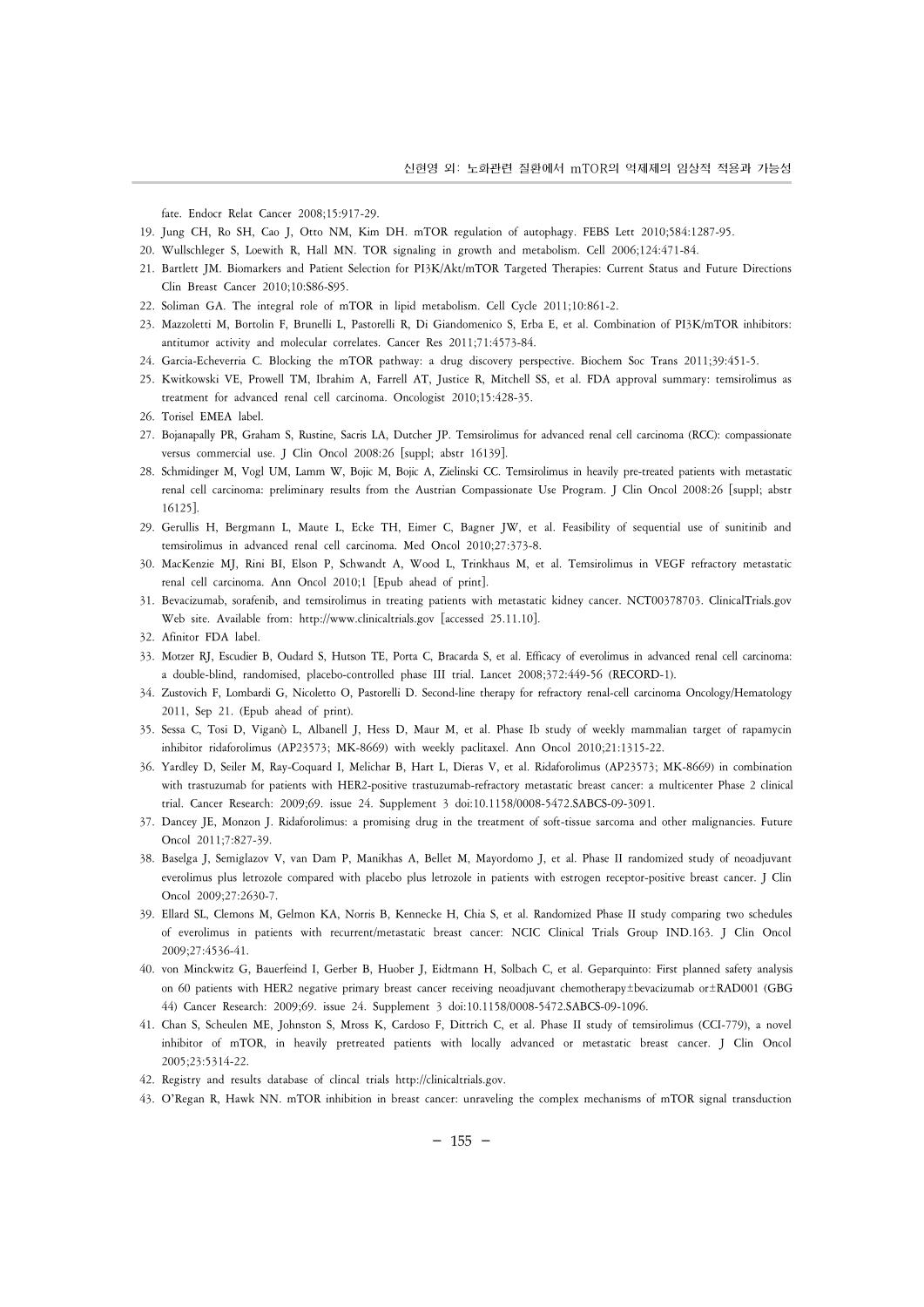and its clinical implications in therapy Expert Opin. Ther. Targets 2011;15:859-72.

- 44. Gridelli C, Maione P, Rossi A. The Potential Role of mTOR Inhibitors in Non-Small Cell Lung Cancer. Oncologist 2008;13:139-47.
- 45. Hashimoto I, Koizumi K, Tatematsu M, Minami T, Cho S, Takeno N, et al. Blocking on the CXCR4/mTOR signalling pathway induces the anti-metastatic properties and autophagic cell death in peritoneal disseminated gastric cancer cells. Eur J Cancer 2008;44:1022-9.
- 46. Ching CB, Hansel DE. Expanding therapeutic targets in bladder cancer:the PI3K/Akt/mTOR pathway. Lab Invest 2010;90:1406-14.
- 47. Chiong E, Lee I-L, Dadbin A, Sabichi AL, Harris L, Urbauer D, et al. Effects of mTOR Inhibitor Everolimus (RAD001) on Bladder Cancer Cells Clin Cancer Res 2011;17:2863-73.
- 48. Mazzoletti M, Bortolin F, Brunelli L, Pastorelli R, Giandomenico SD, Erba E, et al. Combination of PI3K/mTOR Inhibitors: Antitumor Activity and Molecular Correlates. Cancer Res 2011;71:4573-84.
- 49. Mabuchi S, Hisamatsu T, Kimura T. Targeting mTOR signaling pathway in ovarian cancer. Curr Med Chem 2011;18:2960-8.
- 50. Faried LS, Faried A, Kanuma T, Sano T, Nakazato T, Tamura T, et al. Predictive and prognostic role of activated mammalian target of rapamycin in cervical cancer treated with cisplatin-based neoadjuvant chemotherapy. Oncol Rep 2006;16:57-63.
- 51. Dancey JE. mTOR inhibitors in hematologic malignancies. Clin Adv Hematol Oncol 2003;1:419-23.
- 52. Costa LJ. Aspects of mTOR biology and the use of mTOR inhibitors in non-Hodgkin lymphoma. Cancer Treat Rev 2007;33: 78-84.
- 53. Drakos E, Rassidakis GZ, Medeiros LJ. Mammalian target of rapamycin (mTOR) pathway signalling in lymphomas. Expert Rev Mol Med 2008;10:1-21.
- 54. Chiarini F, Fala F, Ricci F, Tazzari P, Astolfi A, Pession A, et al. PI-103, a dual inhibitor of class IA phosphatidylinositol 3-kinase and mammalian target of rapamycin, has cytotoxic activity in T-cell acute lymphoblastic leukemia cells: a new therapeutic strategy in T-cell acute lymphoblastic leukemia [abstract 1921]. Presented at: 50th ASH Annual Meeting and Exposition; 2008 December 6-9; San Francisco, CA.
- 55. Park S, Chapuis N, Bardet V, Tamburini J, Gallay N, Willems L, et al. PI-103, a dual inhibitor of Class IA phosphatidylinositide 3-kinase and mTOR, has antileukemic activity in AML. Leukemia 2008;22:1698-706.
- 56. Kojima K, Shimanuki M, Shikami M, Samudio IJ, Ruvolo V, Corn P, et al. The dual PI3 kinase/mTOR inhibitor PI-103 prevents p53 induction by Mdm2 inhibition but enhances p53-mediated mitochondrial apoptosis in p53 wild-type AML. Leukemia 2008; 22:1728-36.
- 57. Baumann P, Mandl-Weber S, Oduncu F, Schmidmaier R. The novel orally bioavailable inhibitor of phosphoinositol-3-kinase and mammalian target of rapamycin, NVP-BEZ235, inhibits growth and proliferation in multiple myeloma. Exp Cell Res 2009; 315:485-97.
- 58. Park S, Chapuis N, Tamburini J, Bardet V, Cornillet-Lefebvre P, Willems L, et al. Role of the PI3K/AKT and mTOR signaling pathways in acute myeloid leukemia. Haematologica 2010;95:819-28.
- 59. Swiech L, Perycz M, Malik A, Jaworski J. Role of mTOR in physiology and pathology of the nervous system. Biochim Biophys Acta 2008;1784:116-32.
- 60. Tang SJ, Reis G, Kang H, Gingras AC, Sonenberg N, Schuman EM. A rapamycin-sensitive signaling pathway contributes to long-term synaptic plasticity in the hippocampus. Proc Natl Acad Sci USA 2002;99:467-72.
- 61. Hoeffer CA, Klann E. mTOR signaling: At the crossroads of plasticity, memory and disease Trends in Neurosciences. Trends Neurosci 2010;33:67-75.
- 62. Ehninger D, Han S, Shilyansky C, Zhou Y, Li W, Kwiatkowski DJ, et al. Reversal of learning deficits in a Tsc2+/− mouse model of tuberous sclerosis. Nature Med 2008;14:843-8.
- 63. Wong E, Cuervo AM. Autophagy gone awry in neurodegenerative diseases. Nature Neurosci 2010;13:805-11.
- 64. Pei JJ, Hugon J. mTOR-dependent signalling in Alzheimer's disease. J Cell Mol Med 2008;12:2525-32.
- 65. Caccamo A, Majumder S, Richardson A, Strong R, Oddo S. Molecular interplay between mammalian target of rapamycin (mTOR), amyloid-β, and Tau: effects on cognitive impairments. J Biol Chem 2010;285:13107-20.
- 66. Spilman P, Podlutskaya N, Hart MJ, Debnath J, Gorostiza O, Bredesen D, et al. Inhibition of mTOR by rapamycin abolishes cognitive deficits and reduces amyloid-β levels in a mouse model of Alzheimer's disease. PLoS ONE 2010;5:e9979.
- 67. Malagelada C, Jin ZH, Jackson-Lewis V, Przedborski S, Greene LA. Rapamycin protects against neuron death in in vitro and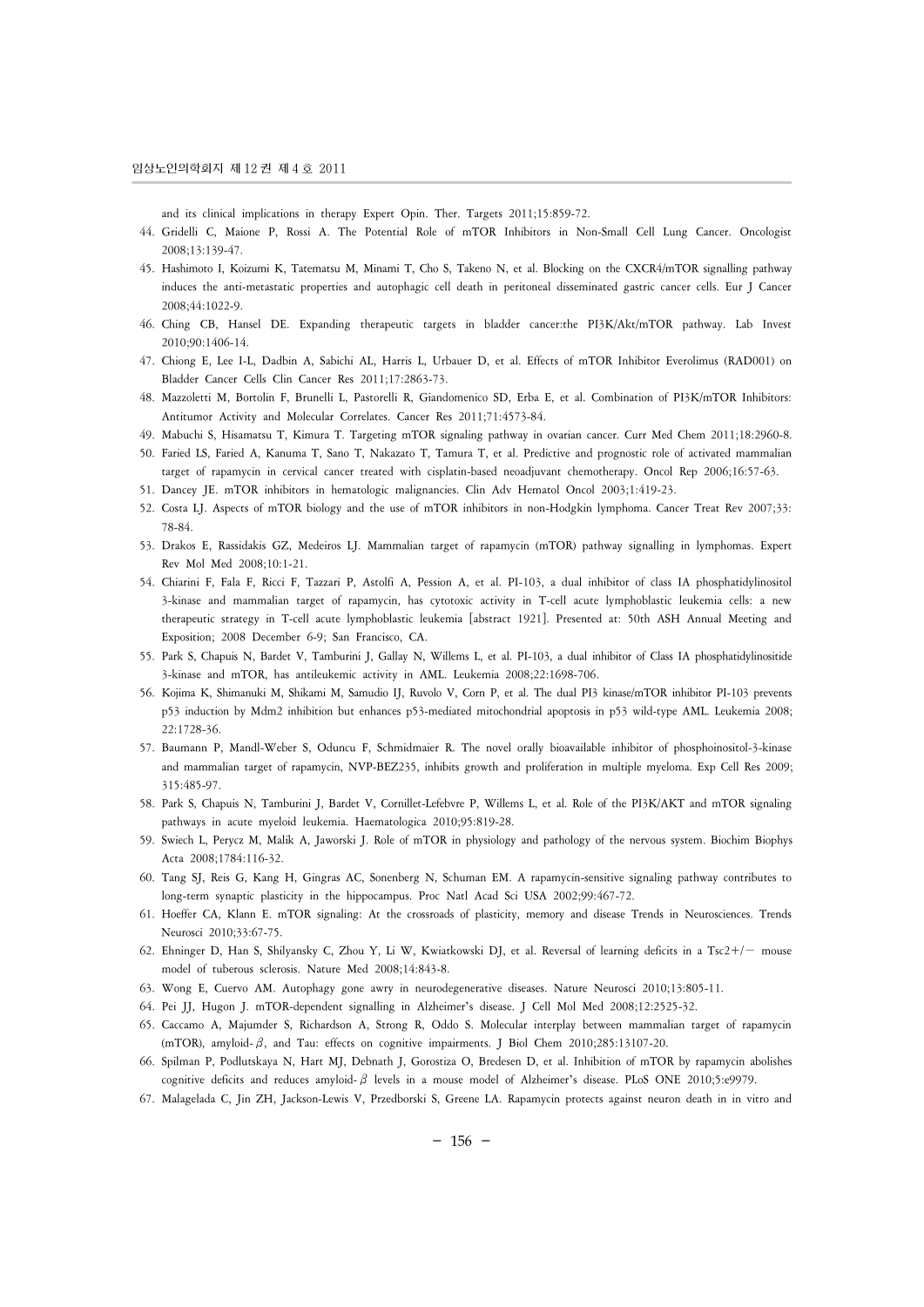in vivo models of Parkinson's disease. J Neurosci 2010;30:1166-75.

- 68. Dehay B, Bové J, Rodríguez-Muela N, Perier C, Recasens A, Boya P, et al. Pathogenic lysosomal depletion in Parkinson's disease. J Neurosci 2010;30:12535-44.
- 69. Ravikumar B, Vacher C, Berger Z, Davies JE, Luo S, Oroz LG, et al. Inhibition of mTOR induces autophagy and reduces toxicity of polyglutamine expansions in fly and mouse models of Huntington disease. Nature Genet 2004;36:585-95.
- 70. Sarkar S, Krishna G, Imarisio S, Saiki S, O'Kane CJ, Rubinsztein DC. A rational mechanism for combination treatment of Huntington's disease using lithium and rapamycin. Hum Mol Genet 2008;17:170-8.
- 71. Fox JH, Connor T, Chopra V, Dorsey K, Kama JA, Bleckmann D, et al. The mTOR kinase inhibitor Everolimus decreases S6 kinase phosphorylation but fails to reduce mutant huntingtin levels in brain and is not neuroprotective in the R6/2 mouse model of Huntington's disease. Mol Neurodegener 2010;5:585-95.
- 72. Bové J, Martínez-Vicente M, Vila M. Fighting neurodegeneration with rapamycin: mechanistic insights NATURE REVIEWS 2011;12:437-52.
- 73. Wang CY, Kim HH, Hiroi Y, Sawada N, Salomone S, Benjamin LE, et al. Obesity increases vascular senescence and susceptibility to ischemic injury through chronic activation of Akt and mTOR. Sci Signal 2009;2:ra11.
- 74. Khan S, Salloum F, Das A, Xi L, Vetrovec GW, Kukreja RC, et al. Rapamycin confers preconditioning-like protection against ischemia-reperfusion injury in isolated mouse heart and cardiomyocytes. J Mol Cell Cardiol 2006;41:256-64.
- 75. Murphy E, Steenbergen C. Mechanisms underlying acute protection from cardiac ischemia-reperfusion injury. Physiol Rev 2008; 88:581-609.
- 76. Jonassen AK, Sack MN, Mjos OD, Yellon DM. Myocardial protection by insulin at reperfusion requires early administration and is mediated via Akt and p70s6 kinase; cell survival signaling. Circ Res 2001:89:1191-8.
- 77. Oudit GY, Penninger JM. Cardiac Regulation by Phosphoinositide 3-kinases and PTEN. Cardiovasc Res 2009;82:250-60.
- 78. Ma H, Guo R, Yu L, Zhang Y, Ren J. Aldehyde dehydrogenase 2 (ALDH2) rescues myocardial ischemia/reperfusion injury: role of autophagy paradox and toxic aldehyde. Eur Heart J 2011;32:1025-38.
- 79. Zhang Y, Ren J. Autophagy in ALDH2- elicited cardioprotection against ischemic heart disease: slayer or savior? Autophagy 2010;6:1212-3.
- 80. Zhang L, Yang Y, Wang Y, Gao X. Astragalus membranaceus extract promotes neovascularisation by VEGF pathway in rat model of ischemic injury. Pharmazie 2011;66:144-50.
- 81. Vigneron F, Dos SP, Lemoine S, Bonnet M, Tariosse L, Couffinhal T, et al. GSK-3 $\beta$  at the crossroads in the signalling of heart preconditioning: implication of mTOR and Wnt pathways. Cardiovasc Res 2011;90:49-56.
- 82. Hwang SK, Kim HH. The functions of mTOR in ischemic diseases BMB reports 2011;44:506-11.
- 83. Laplante M, Sabatini DM. An emerging role of mTOR in lipid biosynthesis. Curr Biol 2009;19:1046-52.
- 84. Mizushima N, Yamamoto A, Matsui M, Yoshimori T, Ohsumi Y. In vivo analysis of autophagy in response to nutrient starvation using transgenic mice expressing a fluorescent autophagosome marker. Mol Biol Cell 2004;15:1101-11.
- 85. Zoncu R, Efeyan A, Sabatini DM. mTOR: from growth signal integration to cancer, diabetes and ageing Molecular Cell Biology 2011;12:21-35.
- 86. Brown NF, Stefanovic-Racic M, Sipula IJ, Perdomo G. The mammalian target of rapamycin regulates lipid metabolism in primary cultures of rat hepatocytes. Metabolism 2007;56:1500-7.
- 87. Le Bacquer O, Petroulakis E, Paglialunga S, Poulin F, Richard D, Cianflone K, et al. Elevated sensitivity to diet-induced obesity and insulin resistance in mice lacking 4E-BP1 and 4E-BP2. J Clin Invest 2007;117:387-96.
- 88. Kim JE, Chen J. regulation of peroxisome proliferator-activated receptor-gamma activity by mammalian target of rapamycin and amino acids in adipogenesis. Diabetes 2004;53:2748-56.
- 89. Carnevalli LS, Masuda K, Frigerio F, Le Bacquer O, Um SH, Gandin V, et al. S6K1 plays a critical role in early adipocyte differentiation. Dev Cell 2010;18:763-74.
- 90. Huffman TA, Mothe-Satney I, Lawrence JC Jr. Insulin-stimulated phosphorylation of lipin mediated by the mammalian target of rapamycin. Proc Natl Acad Sci USA 2002;99:1047-52.
- 91. Jones KT, Greer ER, Pearce D, Ashrafi K. Rictor/TORC2 regulates Caenorhabditis elegans fat storage, body size, and development through sgk-1. PLoS Biol 2009;7:60.
- 92. Soliman GA, Acosta-Jaquez HA, Fingar DC. mTORC1 inhibition via rapamycin promotes triacylglycerol lipolysis and release of free fatty acids in 3T3-L1 adipocytes. Lipids 2010;45:1089-100.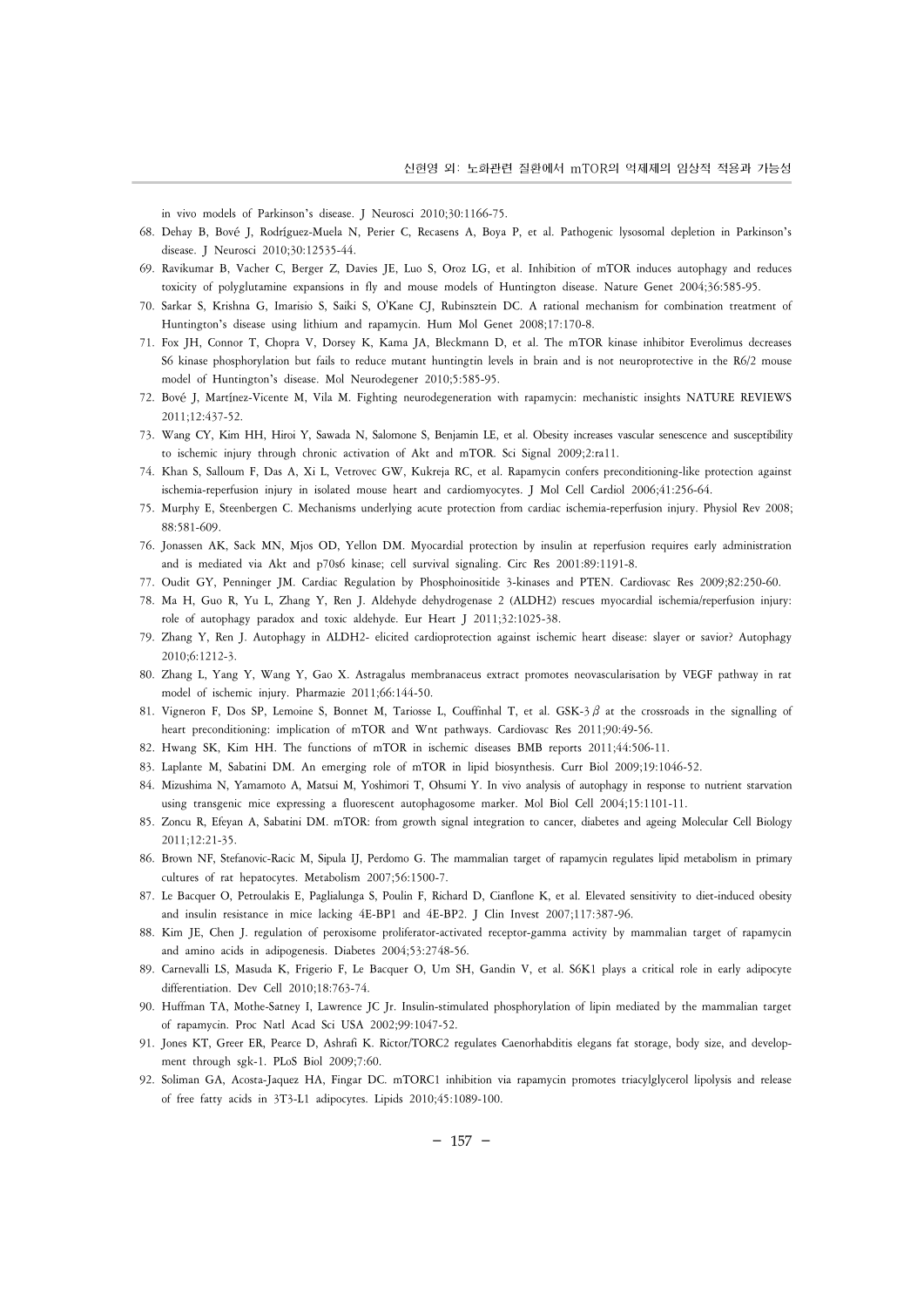- 93. Peng T, Golub TR, Sabatini DM. The immunosuppressant rapamycin mimics a starvation-like signal distinct from amino acid and glucose deprivation. Mol Cell Biol 2002;22:5575-84.
- 94. Cota D, Proulx K, Smith KA, Kozma SC, Thomas G, Woods SC et al. Hypothalamic mTOR signaling regulates food intake. Science 2006;312:927-30.
- 95. Maya-Monteiro CM, Patricia T. Bozza Leptin and mTOR Partners in metabolism and inflammation. Cell Cycle 2008;7: 1713-7.
- 96. Lee MJ, Fried SK. Integration of hormonal and nutrient signals that regulate leptin synthesis and secretion. Am J Physiol Endocrinol Metab 2009;296:1230-8.
- 97. Düvel K, Yecies JL, Menon S, Raman P, Lipovsky AI, Souza AL, et al. Activation of a metabolic gene regulatory network downstream of mTOR Complex 1. Mol. Cell 2010;39:171-83.
- 98. Chakrabarti P, English T, Shi J, Smas CM, Kandror KV. Mammalian target of rapamycin complex 1 suppresses lipolysis, stimulates lipogenesis and promotes fat storage. Diabetes 2010;59:775-81.
- 99. Um SH, Frigerio F, Watanabe M, Picard F, Joaquin M, Sticker M, et al. Absence of S6K1 protects against age- and diet-induced obesity while enhancing insulin sensitivity. Nature 2004;431:200-5.
- 100. Binder CE, Cota D. mTORC1 signaling in energy balance and metabolic disease. Int J Obes 2011;35: 751-61.
- 101. Howell JJ, Manning BD. mTOR couples cellular nutrient sensing to organismal metabolic homeostasis. Trends Endocrinol Metab 2011;22:94-102.
- 102. Chang GR, Wu YY, Chiu YS, Chen WY, Liao JW, Hsu HM, et al. Long-term administration of rapamycin reduces adiposity, but impairs glucose tolerance in high-fat diet-fed KK/HlJ mice. Basic Clin Pharmacol Toxicol 2009;105:188-98.
- 103. Houde VP, Le SB, Festuccia WT, Blanchard PG, Bellmann K, Deshaies Y, et al. Chronic Rapamycin Treatment Causes Glucose Intolerance and Hyperlipidemia by Upregulating Hepatic Gluconeogenesis and Impairing Lipid Deposition in Adipose Tissue. Diabetes 2010;59:1338-48.
- 104. Leibowitz G, Cerasi E, Ketzinel-Gilad M. The role of mTOR in the adaptation and failure of beta-cells in type 2 diabetes. Diabetes Obes Metab 2008;10:157-69.
- 105. Kumar A, Lawrence JC Jr, Jung DY, Ko HJ, Keller SR, Kim JK, et al. Fat Cell-Specific Ablation of Rictor in Mice Impairs Insulin-Regulated Fat Cell and Whole-Body Glucose and Lipid Metabolism. Diabetes 2010;59:1397-406.
- 106. Mori H, Inoki K, Opland D, Muenzberg H, Villanueva EC, Faouzi M, et al. Crucial roles for the TSC-mTOR pathway in bcell function. Am J Physiol Endocrinol Metab 2009;297:1013-22.
- 107. Shigeyama Y, Kobayashi T, Kido Y, Hashimoto N, Asahara S, Matsuda T,et al. Biphasic response of pancreatic b-cell mass to ablation of tuberous sclerosis complex 2 in mice. Mol Cell Biol 2008;28:2971-9.
- 108. Fu A, Ng AC, Depatie C, Wijesekara N, He Y, Wang GS, et al. Loss of Lkb1 in adult beta cells increases beta cell mass and enhances glucose tolerance in mice. Cell Metab 2009;10:285-95.
- 109. Zahr E, Molano RD, Pileggi A, Ichii H, San Jose S, Bocca N, et al. Rapamycin impairs beta-cell proliferation in vivo. Transplant Proc 2008;40:436-7.
- 110. Azzariti A, Porcelli L, Gatti G, Nicolin A, Paradiso A. Synergic antiproliferative and antiangiogenic effects of EGFR and mTor inhibitors on pancreatic cancer cells. Biochem Pharmacol 2008;75:1035-44.
- 111. Fraenkel M, Ketzinel-Gilad M, Ariav Y, Pappo O, Karaca M, Castel J, et al. mTOR inhibition by rapamycin prevents beta-cell adaptation to hyperglycemia and exacerbates the metabolic state in type 2 diabetes. Diabetes 2008;57:945-57.
- 112. Rachdi L, Balcazar N, Osorio-Duque F, Elghazi L, Weiss A, Gould A, et al. Disruption of Tsc2 in pancreatic beta cells induces beta cell mass expansion and improved glucose tolerance in a TORC1-dependent manner. Proc Natl Acad Sci USA 2008;105: 9250-5.
- 113. Dowling RJ, Zakikhani M, Fantus IG, Pollak M, Sonenberg N. Metformin inhibits mammalian target of rapamycin dependent translation initiation in breast cancer cells. Cancer Res 2007;67:10804-12.
- 114. Shaw RJ, Lamia KA, Vasquez D, Koo SH, Bardeesy N, Depinho RA, et al. The kinase LKB1 mediates glucose homeostasis in liver and therapeutic effects of metformin. Science 2005;310:1642-6.
- 115. Kaeberlein M, Powers RW, Steffen KK, Westman EA, Hu D, Dang N, et al. Regulation of yeast replicative life span by TOR and Sch9 in response to nutrients. Science 2005;310:1193-6.
- 116. Vellai T, Takacs-Vellai K, Zhang Y, Kovacs AL, Orosz L, Muller, F. Genetics: influence of TOR kinase on lifespan in C. elegans. Nature 2003;426:620.
- 117. Kapahi P, Zid BM, Harper T, Koslover D, Sapin V, Benzer S. Regulation of lifespan in Drosophila by modulation of genes